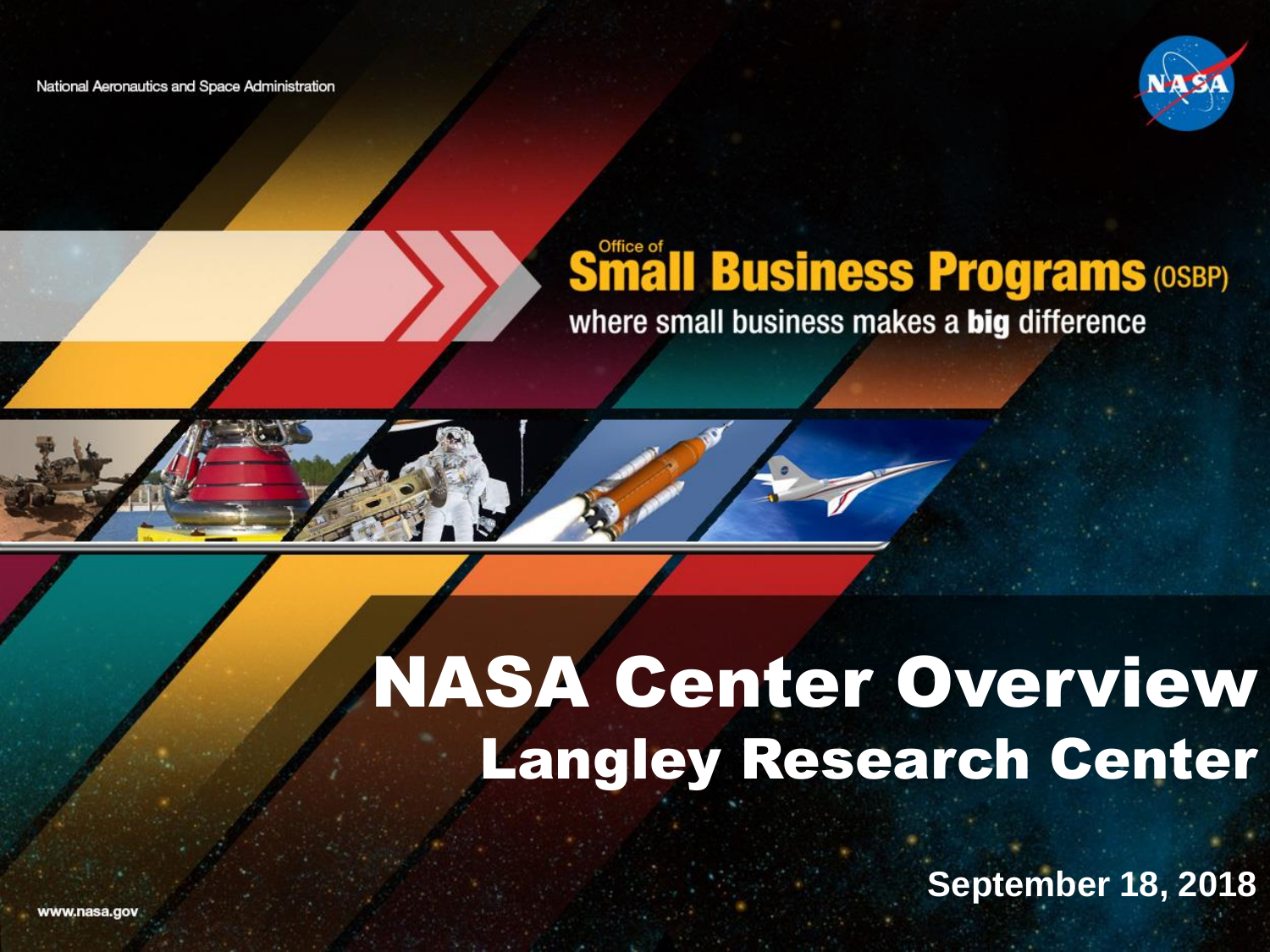## Langley Research Center at-a-Glance

- Major Focus at Langley Research Center
	- Aeronautics Innovative Advancements
		- Aerodynamic & Hypersonic Testing
		- Advanced Composites
	- Earth Science Understanding our Home Planet
		- Flight Missions
		- Suborbital Missions
	- Space Exploration Deep Space Transportation
		- Space Launch Systems
		- Launch Abort Systems
		- Entry, Descent, and Landing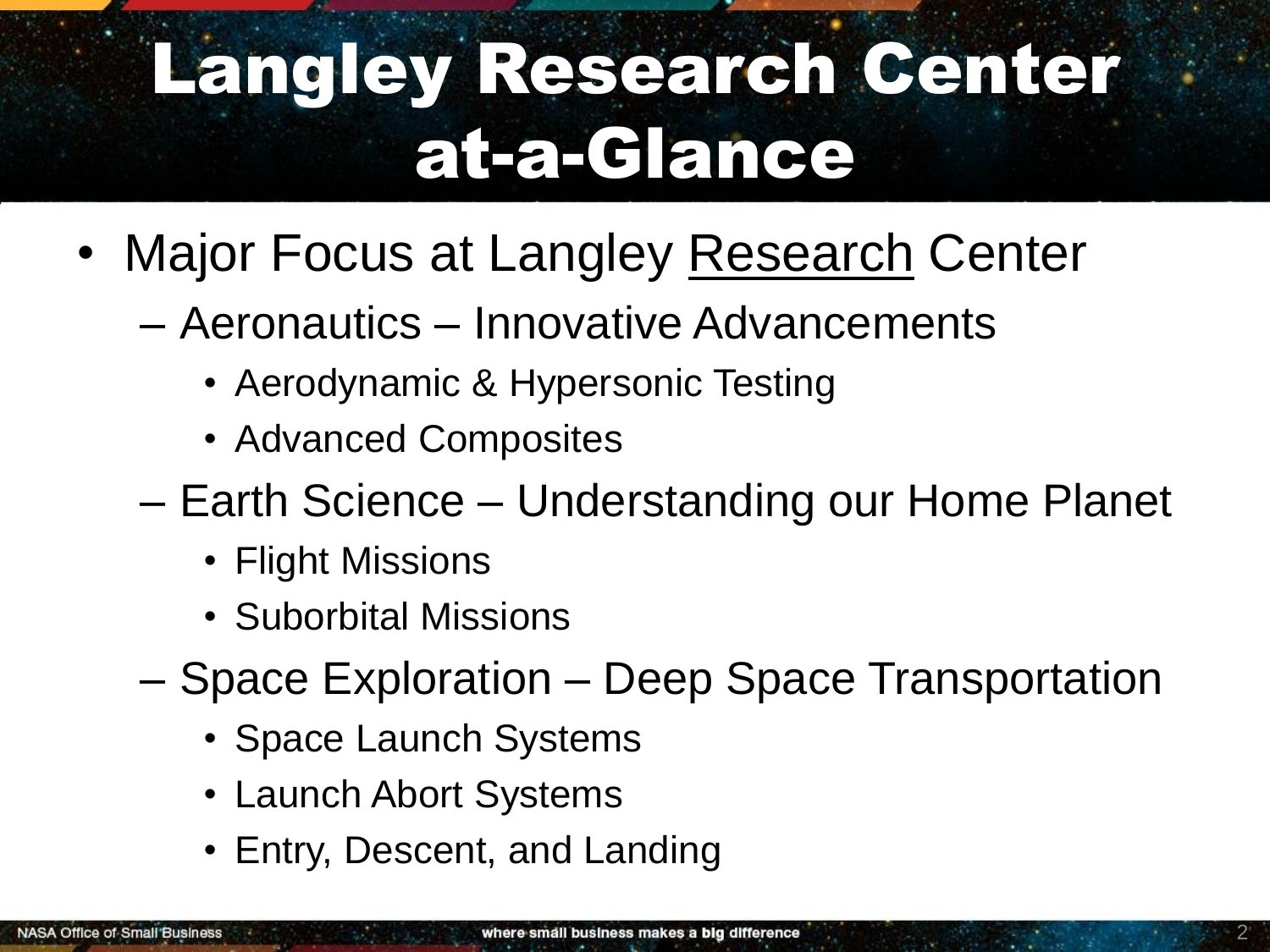## Langley Research Center at-a-Glance

- The "Mother" Center
	- Agency's original field Center established in 1917
	- International reputation for finding practical solutions to urgent aeronautical problems
	- Setting for the movie "Hidden Figures"
		- Story of Langley Mathematician Katherine Johnson
- LaRC SBS interacts with businesses through:
	- Individual Appointments
	- Langley Contractor's Steering Council
	- Local and National Outreach Events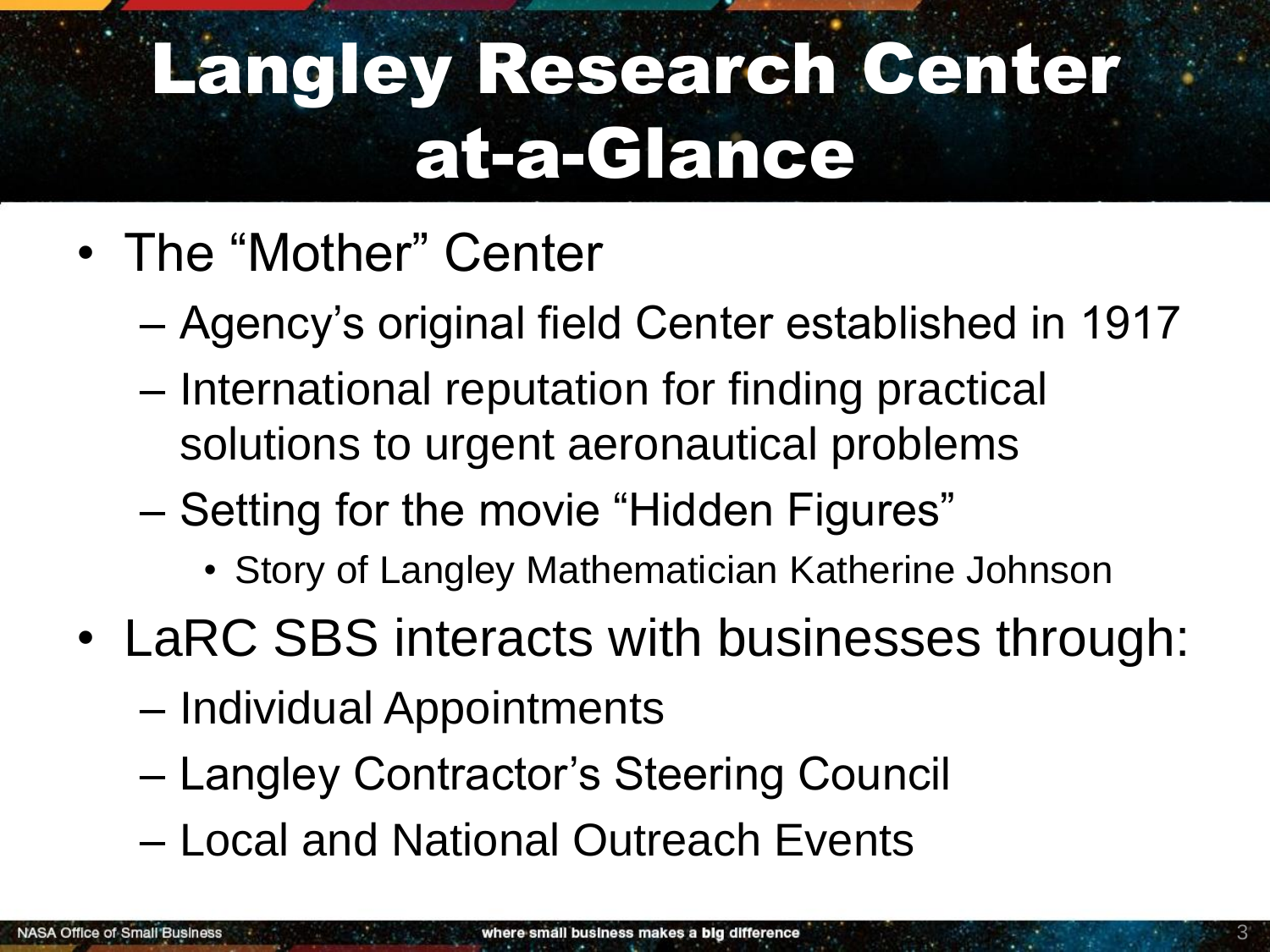# Top 5 NAICS Codes at Langley Research Center

| <b>NAICS</b><br>Code | <b>Description</b>                                                                                | <b>Dollars</b><br><b>Obligated in</b><br><b>Last Fiscal Year</b> |
|----------------------|---------------------------------------------------------------------------------------------------|------------------------------------------------------------------|
| 541712               | Research and Development in Physical,<br>Engineering, and Life Sciences (Except<br>Biotechnology) | \$234.3M                                                         |
| 561210               | <b>Facilities Support Services</b>                                                                | \$67M                                                            |
| 541512               | <b>Computer Systems Design Services</b>                                                           | \$27.8M                                                          |
| 541611               | <b>Administrative Management and General</b><br><b>Management Consulting Services</b>             | \$22.7M                                                          |
| 541330               | <b>Engineering Services</b>                                                                       | \$8.9M                                                           |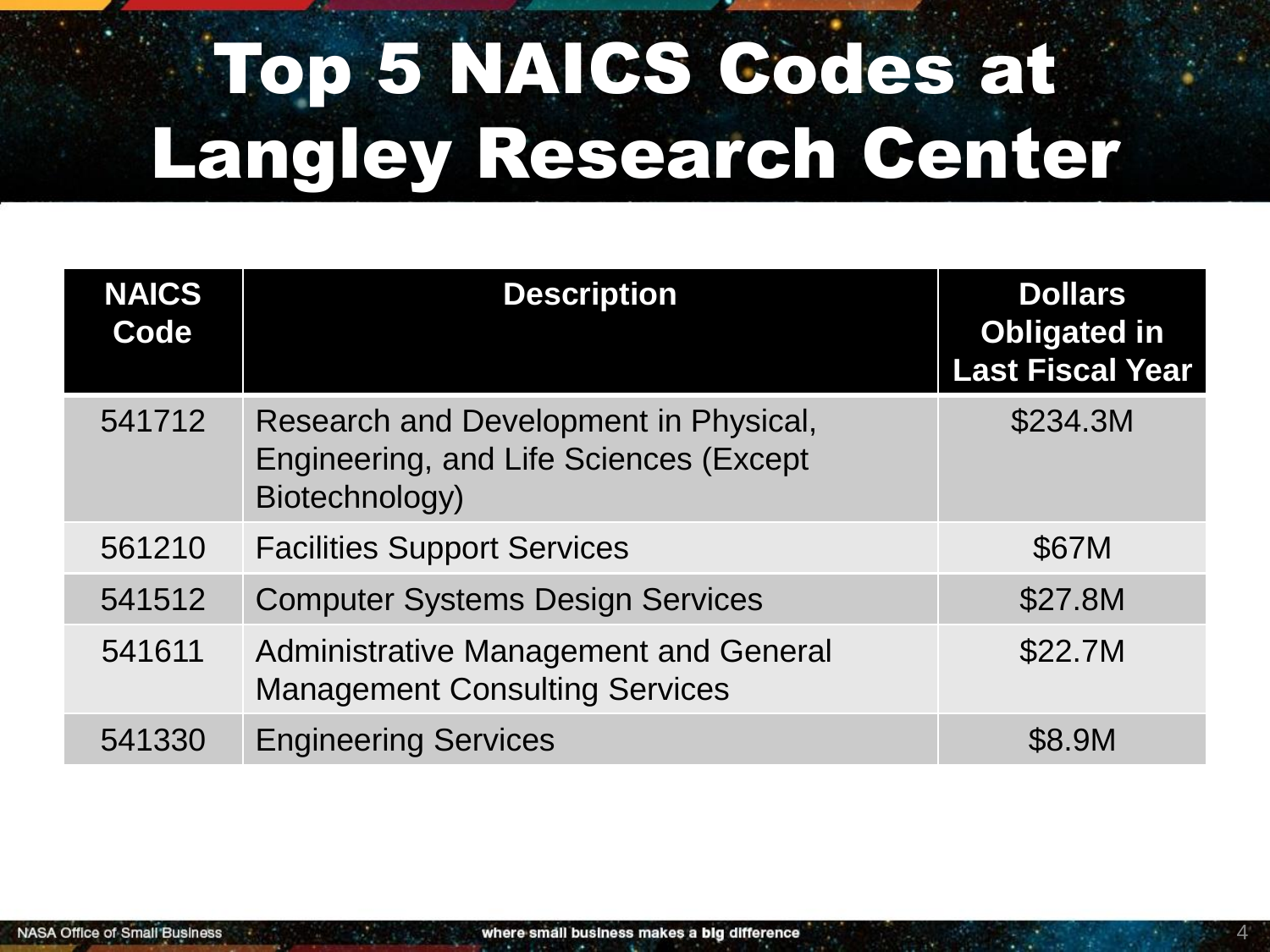#### FY19-21 Upcoming Major Procurements

| <b>Name of Procurement</b>                                                                                  | <b>NAICS</b><br>Code | <b>Estimated</b><br><b>Dollar Value*</b><br>(From the<br><b>Acquisition</b><br>Forecast) | Set-Aside (Y/N)<br>If yes, also list<br>category of set-<br>aside | <b>Estimated</b><br><b>Solicitation</b><br><b>Release (Fiscal</b><br>Year<br>Quarter) | <b>Estimated</b><br><b>Award</b><br>(Fiscal Year<br>Quarter) | Re-<br>competition |
|-------------------------------------------------------------------------------------------------------------|----------------------|------------------------------------------------------------------------------------------|-------------------------------------------------------------------|---------------------------------------------------------------------------------------|--------------------------------------------------------------|--------------------|
| Facility Assurance, Inspection,<br>Maintenance & Occupational<br><b>Safety Support Services</b><br>(FAIMOS) | 541690               | \$25M-\$50M                                                                              | Yes<br>SB, 8(a)                                                   | <b>FY19</b><br>3rd Qtr                                                                | <b>FY19</b><br>$4th$ Qtr                                     | Yes                |
| Electronic, Mechanical, and<br><b>Composite Fabrication Support</b><br>Services III (EMCHFSS III)           | 336413               | \$25M-\$50M                                                                              | Yes<br><b>SB</b>                                                  | <b>FY19</b><br>$4th$ Qtr                                                              | <b>FY20</b><br>$1st$ Qtr                                     | Yes                |
| <b>Occupational Health</b>                                                                                  | 621999               | \$5M-\$25M                                                                               | Yes<br><b>TBD</b>                                                 | <b>FY20</b><br>1 <sup>st</sup> Qtr                                                    | <b>FY20</b><br>3rd Qtr                                       | <b>Yes</b>         |
| Evaluations, Assessments,<br>Studies, Services & Support<br>(EASSS)                                         | 541715               | $> $100M$                                                                                | Yes<br><b>SB</b>                                                  | <b>FY20</b><br>$1st$ Qtr                                                              | <b>FY20</b><br>$4th$ Qtr                                     | Yes                |
| <b>Geospatial Support Services</b><br>(GSS)                                                                 | 541370               | \$5M-\$25M                                                                               | Yes<br><b>TBD</b>                                                 | <b>FY20</b><br>1 <sup>st</sup> Qtr                                                    | <b>FY20</b><br>$4th$ Qtr                                     | <b>Yes</b>         |
| <b>Simulation and Aircraft Services</b><br>(SAS)                                                            | 541330               | \$25M-\$50M                                                                              | Yes<br><b>TBD</b>                                                 | <b>FY20</b><br>2 <sup>nd</sup> Qtr                                                    | <b>FY21</b><br>$1st$ Qtr                                     | Yes                |
| Langley Information Technology<br><b>Enhanced Services (LITES)</b>                                          | 541512               | > \$100M                                                                                 | <b>TBD</b>                                                        | <b>FY20</b><br>$2nd$ Qtr                                                              | <b>FY20</b><br>$4th$ Qtr                                     | <b>Yes</b>         |